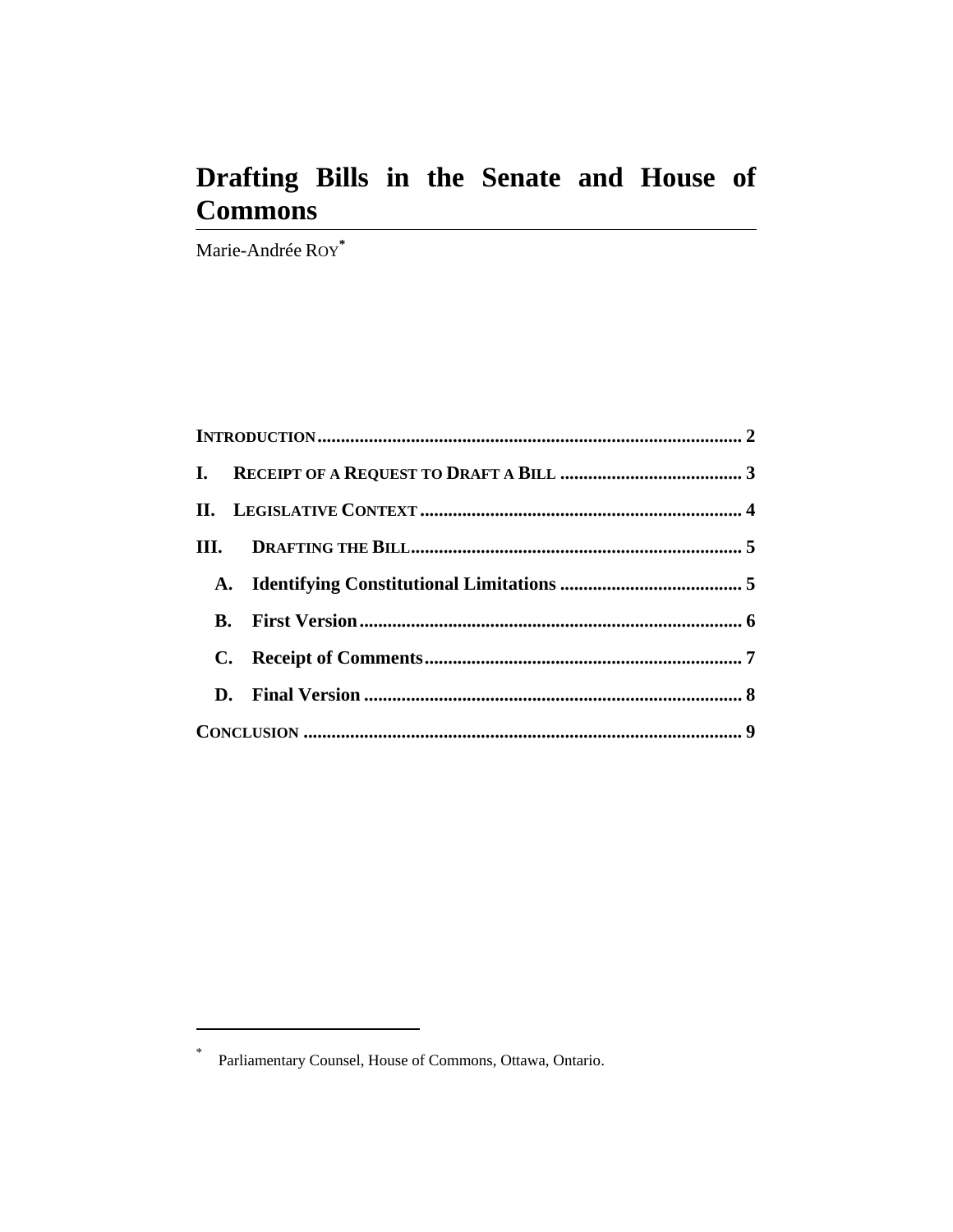#### **INTRODUCTION**

Bills introduced by senators or MPs are ordinarily drafted by parliamentary counsel in the Office of the Law Clerk and Parliamentary Counsel of the Senate or the Office of the Law Clerk and Parliamentary Counsel of the House of Commons. This paper will describe the dynamics involved in discussions between parliamentary counsel and the people who make a request for a bill to be drafted. It is not a detailed description of all possible scenarios; rather, it is intended as a guide for anyone who is involved in drafting a bill to be introduced by a senator or MP. The views expressed in this paper are the author's.

I have been drafting legislative instruments for 17 years now. I worked in the Legislative Services Branch of the Department of Justice from 1992 to 2007. I worked with various departments, preparing and revising regulations. From 1999 to 2007 I worked in the drafting services section of the Department of the Environment and worked closely with the Department's legal services and with the project officers and officials who were responsible for setting policies. In September 2007 I accepted a secondment and joined the team of parliamentary counsel at the House of Commons. It is in that capacity that I will be addressing the question of drafting instructions and the process of drafting bills to be introduced by senators and MPs.

First, I should give you some background, by describing the drafting teams. The Office of the Law Clerk and Parliamentary Counsel of the Senate of Canada has three parliamentary counsel whose duties include drafting, and the House of Commons Office has four parliamentary counsel who do exclusively legislative drafting. Parliamentary counsel draft bills for senators or MPs and also the motions requested by the senators and MPs regarding any bill that is under consideration, including government bills. During the 39th Parliament, 73 senators' bills were introduced in the Senate, and 21 received second reading and were referred to committee; 374 MPs' bills were introduced in the House of Commons, and 18 were passed by the House. To date, four senators' bills and ten MPs' bills have received Royal Assent. As you can see, there is a limited number of drafters and no shortage of work.

At the Department of Justice, instructions for drafting a government bill are provided by the department in question, and they are ordinarily the product of numerous consultations with the segments of the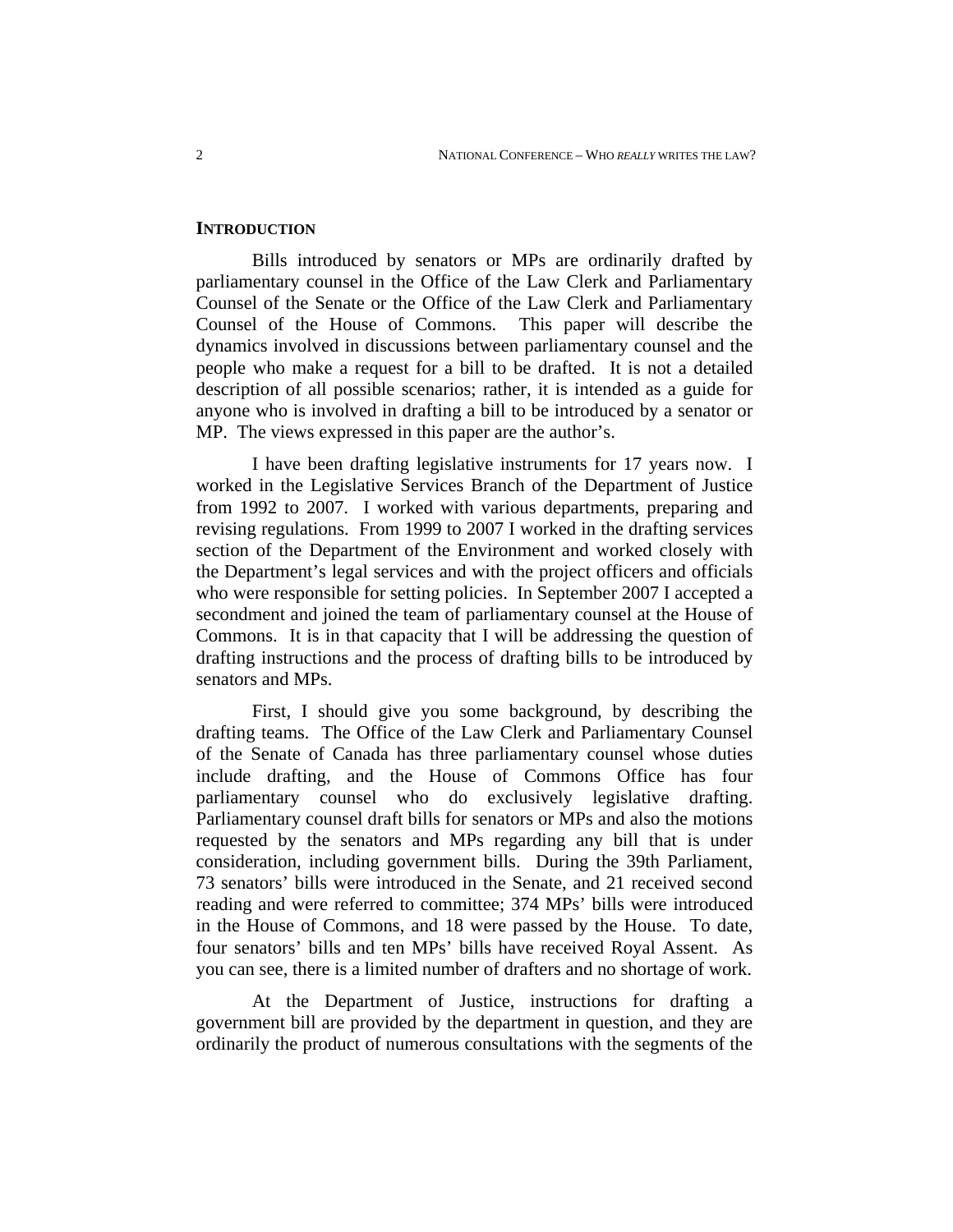public affected by the legislative proposal. When project officers decide policy and preparing drafting instructions, they have the support of their department's legal services and experts. Legislative drafters therefore expect to receive clear and precise instructions so that they can draft legislation that will convey the departments' objectives.

In the Senate and House of Commons, on the other hand, the purpose of the bills proposed by senators and MPs is to generate discussion so that issues that are already attracting public or constituent interest, but that the government has not incorporated into its legislative agenda, are debated in Parliament. Very often, there are minimal drafting instructions, and what there are describe the desired results, the objective of the bill, but do not specify how it is to be achieved. Parliamentary counsel must therefore meet with the parliamentarians and obtain the information they need in order to do their job as drafters. This calls for effective communication and creativity.

#### **I. RECEIPT OF A REQUEST TO DRAFT A BILL**

The bills drafted at the Senate and House of Commons are requested by MPs or senators or by their assistants. There is no strict rule as to how instructions are given. As a general rule, senators and MPs submit their request to the Office of the Law Clerk and Parliamentary Counsel of the Senate and House of Commons by email and the file is assigned to one of the parliamentary counsel. The documents are generally provided in only one official language, at the option of the person making the request.

Parliamentary counsel responsible for the file first reviews the instructions and ascertains that all of the information needed to start drafting the bill has been provided. The level of detail given in the instructions varies, depending on who has made the request. Sometimes, senators' and MPs' research assistants give precise instructions. They state that a new bill is to be drafted, or an existing statute amended, and supply details as to the objectives. I should note, however, that this is not always the case. There are many requests that consist of a single paragraph describing the policy objectives to be achieved by the bill, but offer no specifics as to how they are to be achieved.

Parliamentary counsel then telephones the person who made the request, and often a meeting is useful: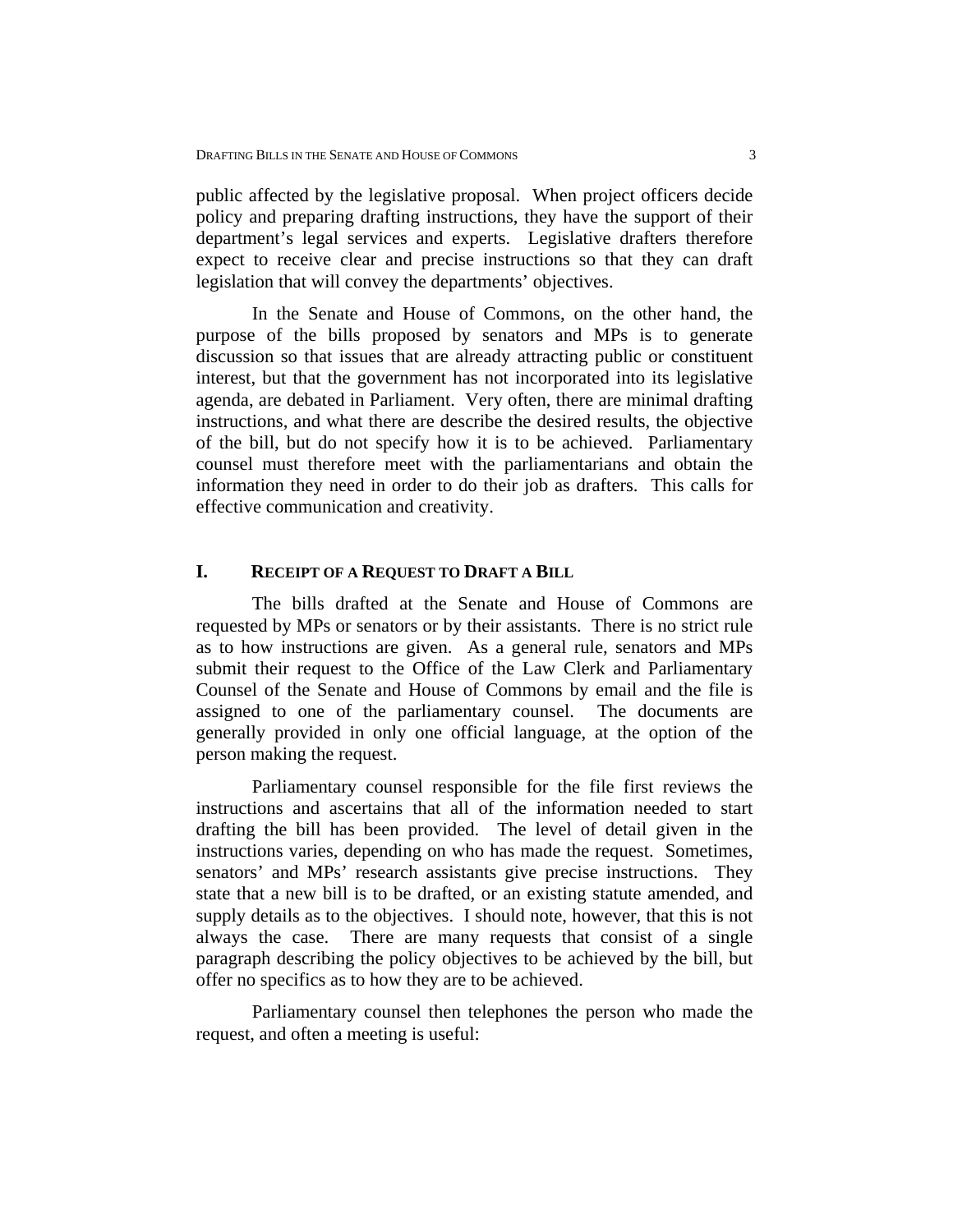- to discuss the instructions and make sure that all the information needed for drafting the bill has been provided;
- to explain the drafting process and the various steps that must be completed before the bill is finished;
- to agree as to how comments will be made on drafts; and
- to establish a timeframe for introducing the bill.

## **II. LEGISLATIVE CONTEXT**

When the instructions received do not provide the details needed for drafting the bill, parliamentary counsel suggests that the senator or MP contact the Parliamentary Information and Research Service of the Library of Parliament to clarify the problem and identify the legislative context and the points to be addressed. To provide parliamentarians with support in doing their jobs, the Library of Parliament offers information, documentation, research and analysis services for them and their staff. Counsel may have to write the request on their behalf or assist them in preparing it.

The staff of the Parliamentary Information and Research Service of the Library of Parliament work exclusively for Parliament. They do research and provide policy analysis and advice for senators and MPs and also for committees of the Senate and House of Commons. The services provided are non-partisan and confidential. The purpose of the papers is to help parliamentarians do their jobs better, by providing background to questions that may arise in the course of their work and by providing them with analysis. However, staff do not offer legal opinions. The research officers in the Law and Government Division obtain the documents they need and analyze them, and they then write letters, brief memos or lengthier research documents, describing the legislative context and the various avenues by which the objective proposed could be achieved. In some cases, they respond to clients by telephone or meet with parliamentarians or members of their staff individually. The research paper is then passed on to the drafter, and is used as the basis for drafting the bill.

Sometimes, instructions are more detailed, and are based on legal opinions provided by experts in the private sector. Ordinarily, the legal opinions are submitted with the request, and they are very useful to drafters in drafting the bill and checking the drafting instructions. In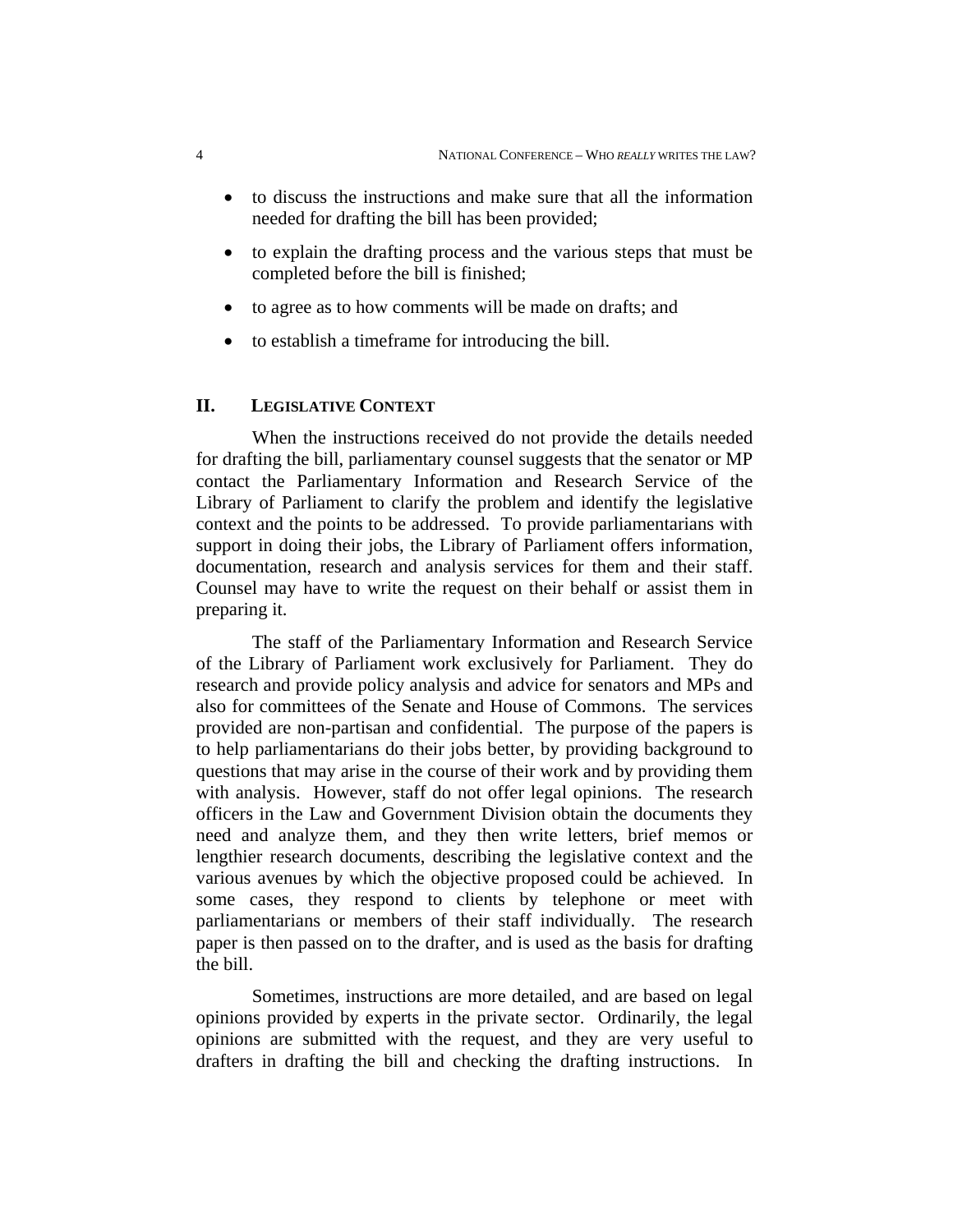those cases, parliamentary counsel will have to justify any change made to the text that is generally proposed when the request is made. This question will be addressed in the discussion of the actual drafting of the bill.

To summarize, it is useful, in order to expedite the process of drafting the bill, to provide the following items with the request for a bill to be drafted:

- the research done by the Parliamentary Information and Research Service of the Library of Parliament;
- the legal opinions used in preparing the instructions;
- an explanation of the approaches and options adopted; and
- a description of how the objectives are to be achieved.

Parliamentary counsel can, at any time, help senators and MPs to select the best option and discuss with them the methods by which the objectives of the proposed legislative instrument can be achieved.

# **III. DRAFTING THE BILL**

#### **A. Identifying Constitutional Limitations**

When parliamentary counsel has obtained all of the material needed for drafting the bill, they will, before starting the drafting, check to see whether the instructions could raise any of the following questions:

- Is the object of the bill within the authority of Parliament?
- Do the provisions of the bill comply with the *Canadian Charter of Rights and Freedoms*?
- Do the provisions of the bill comply with the *Canadian Bill of Rights*?
- Has a bill dealing with the same subject matter, intended to achieve the same object by the same means, been introduced by another MP or senator in the current session?
- Does the bill call for public funds to be expended, and does it comply with the financial limits imposed by the *Constitution Act*?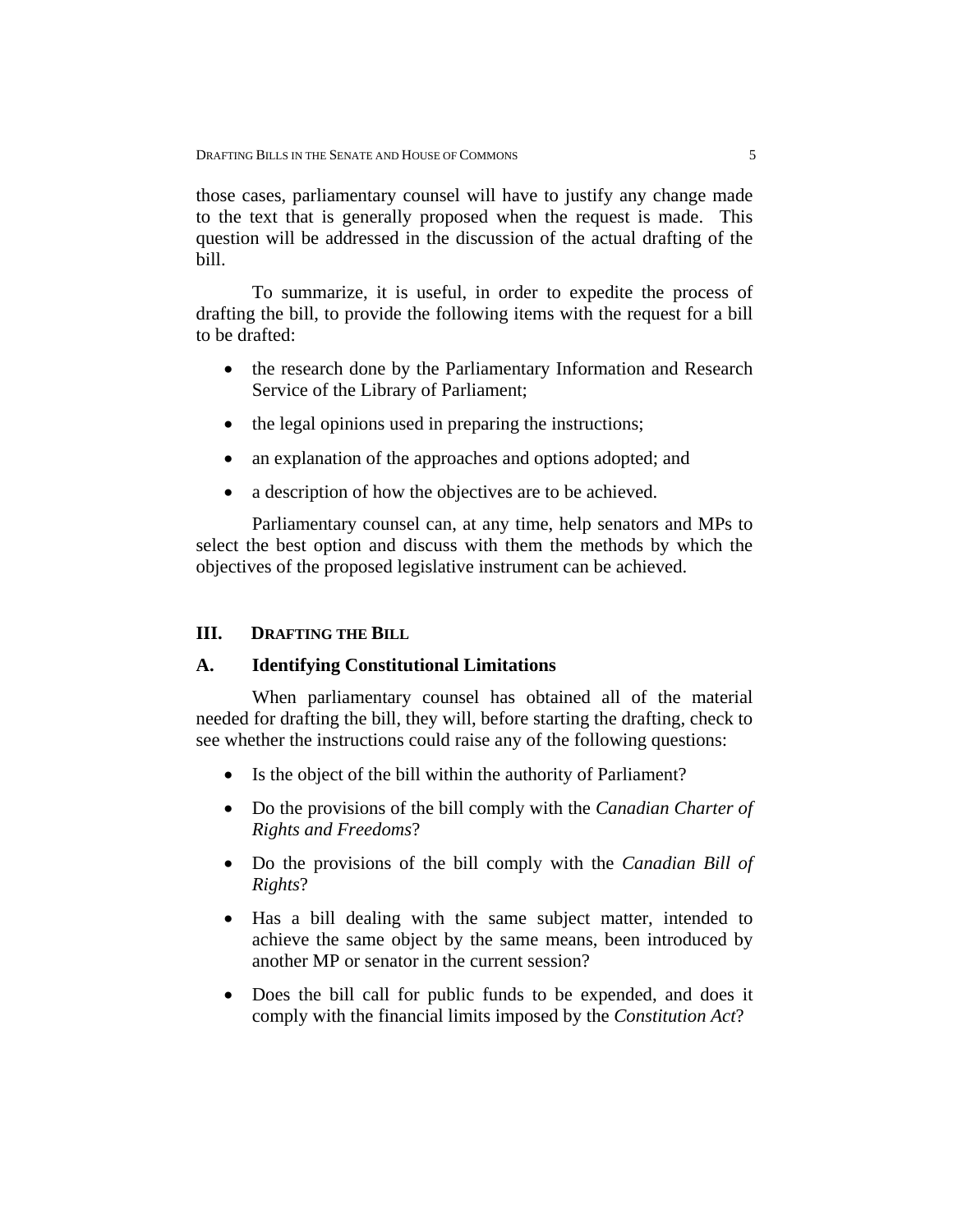Parliamentary counsel informs the senator or MP of any issue they think might arise as an objection to the legislative proposal. It is preferable for such questions to be set out in writing, so that they are easier to follow. In some cases, senators and MPs retain independent counsel to provide an opinion as to the constitutionality of the bill. Unlike the people who draft government bills, parliamentary counsel does not have access to the specialized services in the Department of Justice to resolve these issues. It should be noted that the senator or MP who is sponsoring the bill can decide to amend their instructions to avoid problems of this nature, and is also entitled to reject a legal opinion and decide to go ahead notwithstanding that opinion, in order to generate a political debate.

When a bill could involve committing public funds, parliamentary counsel will inform the sponsor of this immediately. In that case, there must be a Royal Recommendation, obtained by a minister, to accompany the bill, and that requirement could limit the political debate. In the Senate, this type of bill must have a Royal Recommendation before second reading. If no such recommendation is forthcoming, the bill will not be debated and no witnesses will be heard on the matter. In the House of Commons, however, this kind of bill may be debated in committee, and the Royal Recommendation is required only at third reading stage.

Parliamentary counsel must ensure that the senator or MP is fully aware of the situation before introducing the bill. It should be noted that these issues are reassessed throughout the process of drafting the bill.

#### **B. First Version**

After the constitutional issues have been considered, parliamentary counsel begins drafting the bill. In some cases, the instructions given are in the form of statutory provisions that have already been drafted. This is the case, particularly, when a parliamentarian wants to amend an existing statute. Not uncommonly, parliamentary counsel will receive the printed version of a statute with the amendments incorporated into the text, so that deleted or added passages can be identified. Counsel then reviews the proposed amendments and informs the person requesting the bill of any issue raised by the proposed amendments. Often, counsel amends the proposed text in order to adhere to federal legislative drafting conventions. The changes are made in such a way as to be readily identifiable. If, instead of provisions that have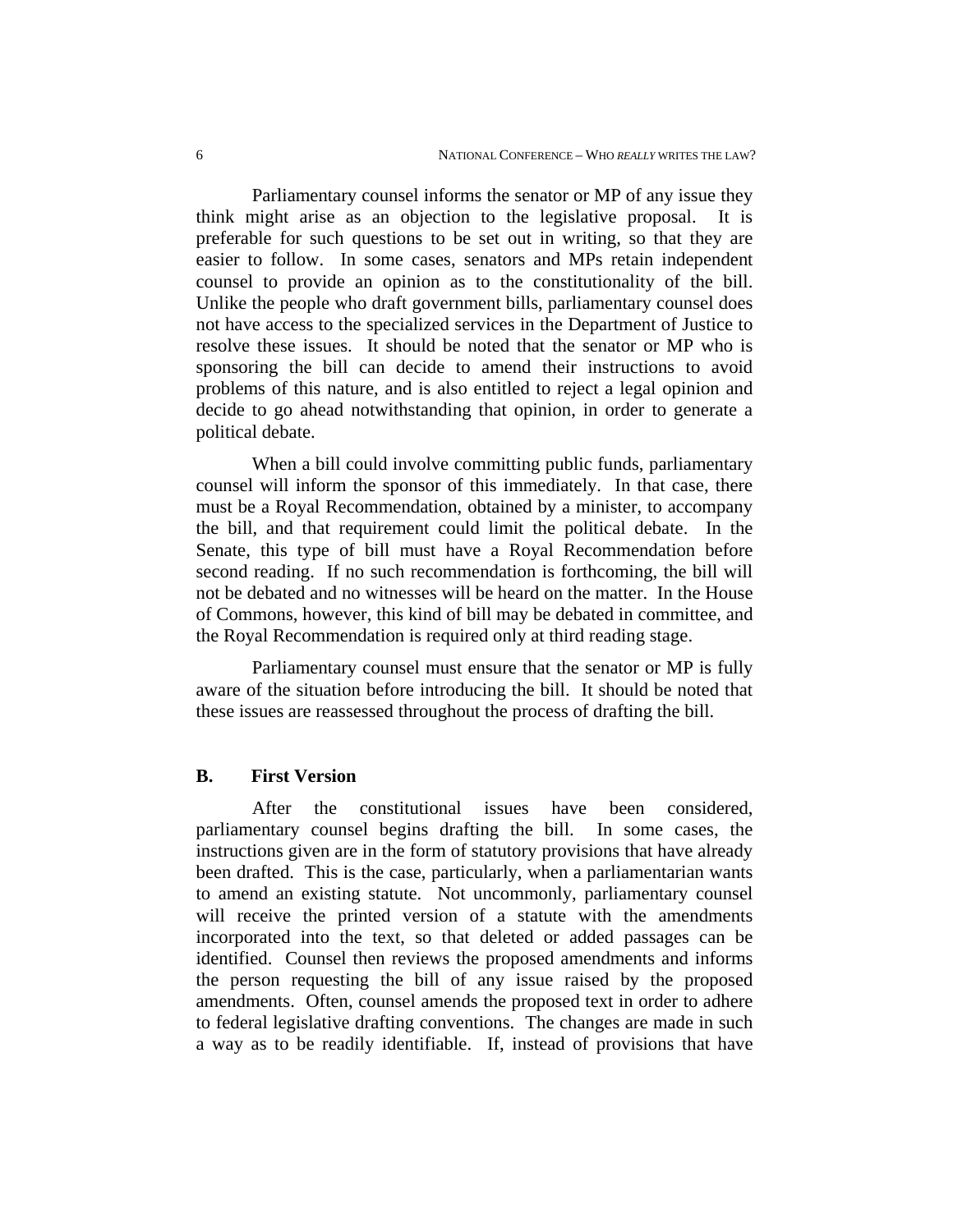already been drafted, the instructions consist of an explanation of the object of the provisions to be amended, counsel will generally reproduce the text of the existing statute and incorporate the amendments that they think are indicated, in review mode.

Sometimes, the instructions are to draft a new statute. In that case, counsel will draft a first version of the bill and ask the questions that they believe must first be addressed before submitting the bill in its final form.

In the case of a lengthy bill, incorporating questions into the first version of the bill, directly after the provisions in question, will make them easier to follow. The reader will not need to consult two documents simultaneously, and it will be easy to insert replies or comments. However, when there are general questions that could mean changing the structure of the bill itself or of numerous provisions of the bill, it is wise to group the questions together in the email that will accompany the first version of the bill.

Parliamentarians have very heavy schedules and receiving questions and comments in writing gives them an opportunity to look at the file as and when time permits. At their first meeting, parliamentary counsel and the senator or MP, or their staff, will have agreed on the method for commenting on drafts. Depending on the circumstances, counsel will check with the person in question to make sure that the approach agreed to is still the best one.

One final comment must be made: the first version of the bill is submitted in the official language chosen by the senator or MP, which is ordinarily the language in which the request for the bill to be drafted was made. Unlike the established practice in the Legislative Services Branch of the Department of Justice, the drafting of the bill is assigned to a single person, not to a team of drafters composed of an English-speaking drafter and a French-speaking drafter. At the Senate and House of Commons, translation of the original version is handled by the team of legislative translators.

#### **C. Receipt of Comments**

The senator or MP, or their staff, must carefully examine the first version to determine whether the legislative proposal achieves the desired objectives. They answer the questions incorporated in the draft and comment on it, either in writing, by inserting answers to the questions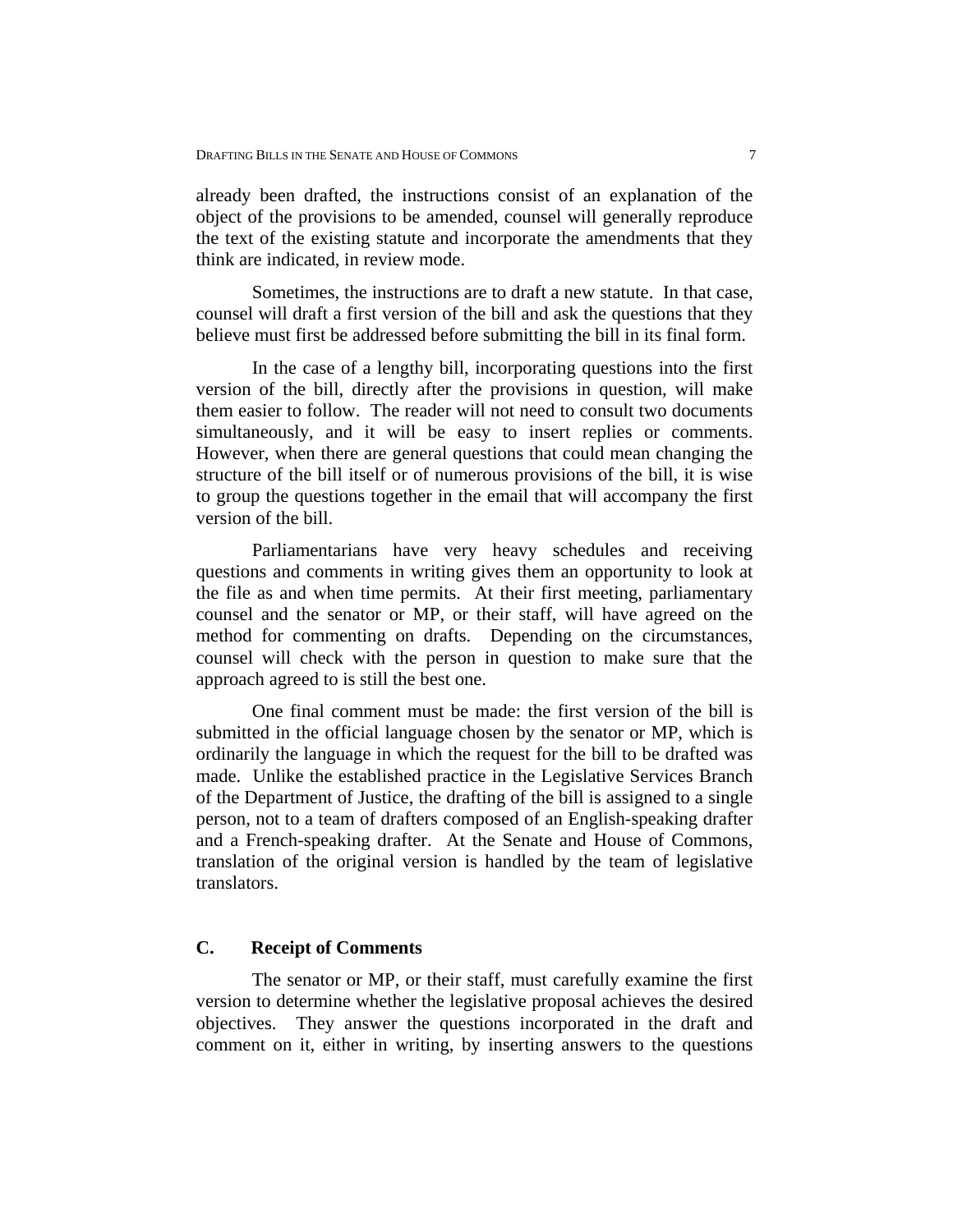raised and changes suggested by parliamentary counsel in this version of the bill itself or in the accompanying email, or by arranging a meeting with counsel, or by contacting counsel by telephone.

It is always more efficient to receive comments in writing. Because of tight deadlines or the complexity of the questions, however, one-on-one discussion between the people concerned and parliamentary counsel are sometimes needed. In those cases, it is in counsel's interest to summarize the discussions and the conclusions reached in an email, so that they can be referred to when needed.

When the first version has been distributed to various independent parties, the senator or MP, or their staff, has to consider their comments and decide which ones they want to forward to parliamentary counsel. In those cases, the comments are generally submitted to parliamentary counsel in writing, and the other parties receive a copy. If parliamentary counsel has objections, or changes are needed, the senator or MP is informed, but a meeting is sometimes needed to discuss a possible solution with all parties. In that case, we advise against conducting the discussion by email, given the number of interlocutors and the time that has to be spent analyzing each proposal. Parliamentary counsel will therefore have to select the method that he or she regards as most efficient in the circumstances.

In every case, the comments should state the difficulties that arise from the proposed text. We therefore do not advise that comments be made in the form of a new version of the legislative proposal. In a majority of cases, counsel will have to contact the various parties to determine the rationale for the proposed text, and the timeframe for submitting the final version could well be extended as a result.

## **D. Final Version**

Several versions may be sent to the senator or MP before they approve a final text. As a general rule, each version contains only the changes made since the last revision. The reader is then able to focus on those changes, and if further changes are needed they can be made in review mode in that version. When the final version of the bill is approved by the senator or MP, parliamentary counsel will then proceed with the final steps: